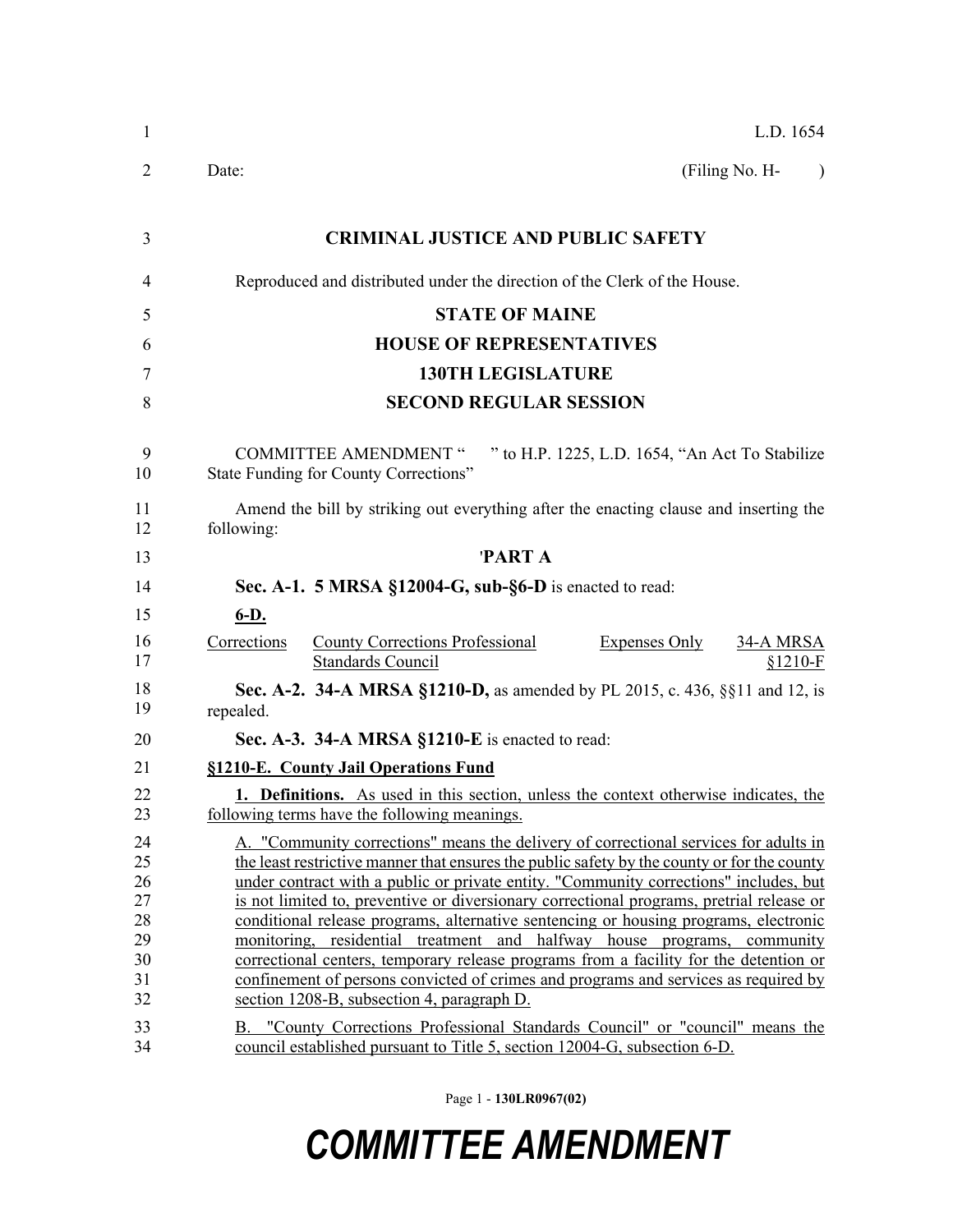| 1                                | C. "Fund" means the County Jail Operations Fund established pursuant to subsection                                                                      |
|----------------------------------|---------------------------------------------------------------------------------------------------------------------------------------------------------|
| $\overline{2}$                   | 2.                                                                                                                                                      |
| $\mathfrak{Z}$<br>$\overline{4}$ | "Jail" means a county or regional jail for which the department is required to<br>D.<br>establish standards pursuant to section 1208, 1208-A or 1208-B. |
| 5                                | 2. County Jail Operations Fund. The County Jail Operations Fund is established to                                                                       |
| 6                                | provide funding for county jails and the regional jail. State funding must be appropriated                                                              |
| $\sqrt{ }$                       | annually for the fund in the amount of \$20,342,104 plus any additional amount the                                                                      |
| 8                                | Legislature may appropriate. The department shall administer the fund and shall distribute                                                              |
| 9                                | funds to the jails in accordance with this section for the purposes set forth in subsections 3                                                          |
| 10                               | and 4 and in accordance with the distribution formula set forth in subsection 9.                                                                        |
| 11                               | <b>3. Community corrections; pretrial release program.</b> At least 25% of all funding                                                                  |
| 12                               | provided under this section must be used by the county jails and regional jail for                                                                      |
| 13                               | establishing, providing and maintaining community corrections and programs and services                                                                 |
| 14                               | required by section 1208-B, subsection 4, paragraph D. Jail programs and services must                                                                  |
| 15                               | include a program, directly or through a contract with an organization, to supervise                                                                    |
| 16                               | defendants subject to pretrial release conditions imposed pursuant to Title 15, section 1026,                                                           |
| 17                               | subsection 3, paragraph A, subparagraph (1) and such requirements as may be established                                                                 |
| 18                               | by rule or order of the Supreme Judicial Court.                                                                                                         |
| 19                               | <b>4. Prisoner support.</b> The fund must be used to provide a portion of the counties' costs                                                           |
| 20                               | of the support of prisoners detained or sentenced to jail.                                                                                              |
| 21                               | <b>5. Quarterly payments to counties.</b> The department shall distribute funding payable                                                               |
| 22                               | to the counties for operation of the jails quarterly if the jails have reported on a timely basis                                                       |
| 23                               | as required by subsection 6 and rules adopted pursuant to subsection 7. Failure to report                                                               |
| 24                               | as required may result in delayed payment of funds required to be paid by this section.                                                                 |
| 25                               | 6. Required reporting. The county jails and the regional jail shall report to the                                                                       |
| 26                               | department any data required by the council pursuant to section 1208-B, subsection 4,                                                                   |
| 27                               | paragraph E, on the schedule and in the format required by the council. Failure of a jail to                                                            |
| 28                               | report as required may result in delayed quarterly payments to the counties as provided in                                                              |
| 29                               | subsection 5 and as set forth by rule.                                                                                                                  |
| 30                               | 7. Rulemaking. The council shall adopt rules to implement the financial accounting.                                                                     |
| 31                               | reporting and data collection systems and requirements necessary for implementing this                                                                  |
| 32                               | section, including any data required to be collected pursuant to section 1208-B, subsection                                                             |
| 33                               | 5. Rules adopted pursuant to this subsection are routine technical rules as defined in Title                                                            |
| 34                               | 5, chapter 375, subchapter 2-A.                                                                                                                         |
| 35                               | <b>8. Surcharge.</b> In addition to the 14% and 5% surcharges collected pursuant to Title                                                               |
| 36                               | 4, section 1057, an additional 1% surcharge must be added to every fine, forfeiture or                                                                  |
| 37                               | penalty imposed by any court in this State, which, for the purposes of collection and                                                                   |
| 38                               | collection procedures, is considered a part of the fine, forfeiture or penalty. All funds                                                               |
| 39                               | collected pursuant to this subsection are nonlapsing and must be deposited monthly in the                                                               |
| 40                               | fund.                                                                                                                                                   |
| 41                               | <b>9. Formula; distribution.</b> The council shall establish a formula for the quarterly                                                                |
| 42                               | distribution described in subsection 5. The department shall distribute quarterly to each                                                               |
| 43                               | county from the fund the amount due to that county as determined according to the formula.                                                              |

Page 2 - **130LR0967(02)**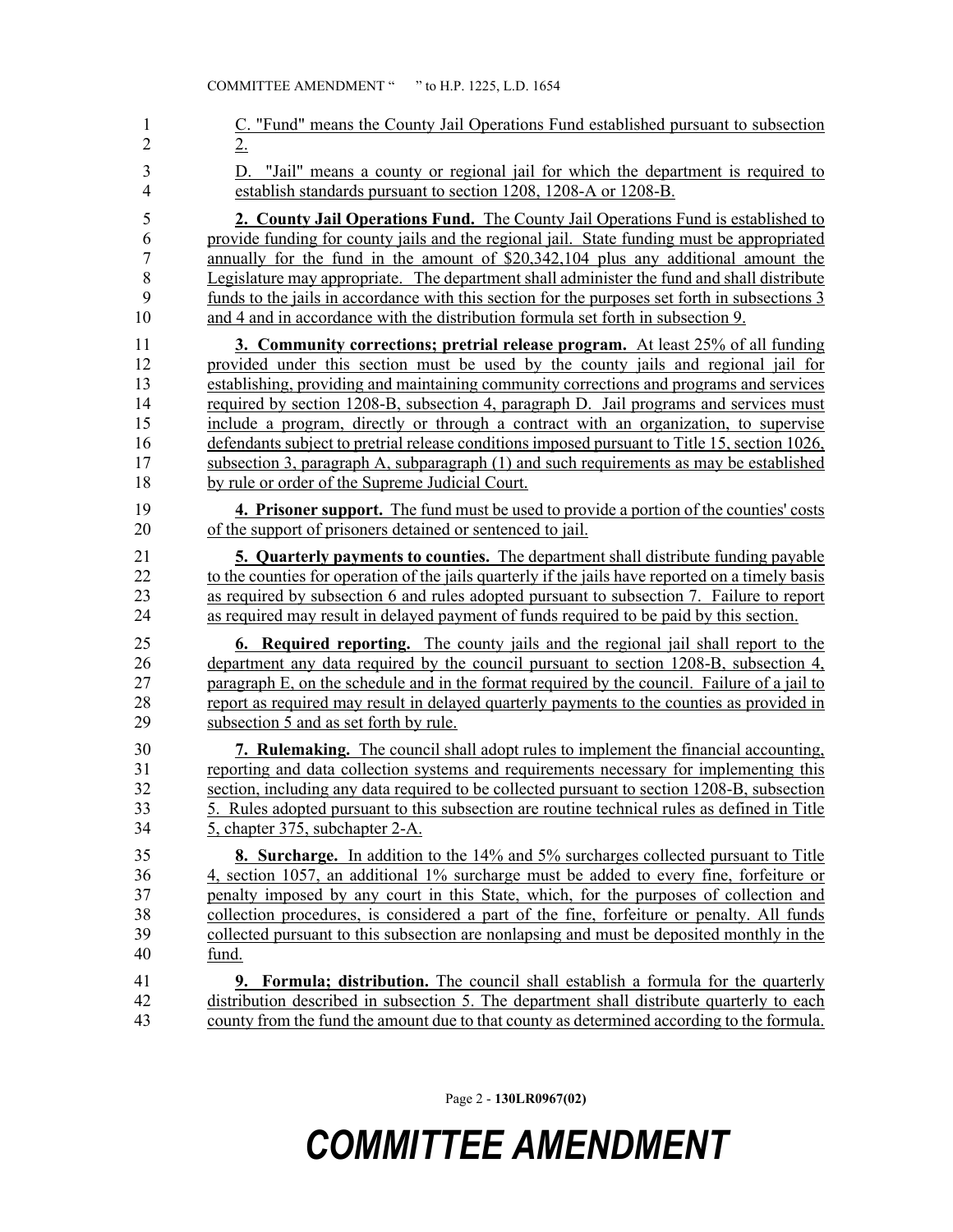| $\mathbf{1}$<br>$\overline{2}$                                                   | The formula must be based on the most recent fiscal year for which data is available for the<br>county and must:                                                                                                                                                                                                                                                                                                                                                                                                                                                                                                                                                                                                                                                                                                                                                                                                                                                                                                                                                                                                                                                                                                                                                           |
|----------------------------------------------------------------------------------|----------------------------------------------------------------------------------------------------------------------------------------------------------------------------------------------------------------------------------------------------------------------------------------------------------------------------------------------------------------------------------------------------------------------------------------------------------------------------------------------------------------------------------------------------------------------------------------------------------------------------------------------------------------------------------------------------------------------------------------------------------------------------------------------------------------------------------------------------------------------------------------------------------------------------------------------------------------------------------------------------------------------------------------------------------------------------------------------------------------------------------------------------------------------------------------------------------------------------------------------------------------------------|
| 3                                                                                | A. Take into consideration total statewide county jail prisoner days for all jails;                                                                                                                                                                                                                                                                                                                                                                                                                                                                                                                                                                                                                                                                                                                                                                                                                                                                                                                                                                                                                                                                                                                                                                                        |
| $\overline{\mathcal{L}}$<br>5<br>6                                               | B. Take into consideration and assign to a jail the number of county jail prisoner days<br>attributable to each prisoner who was charged with committing a crime in that county<br>or who was committed to the custody of or detained by the sheriff of that county; and                                                                                                                                                                                                                                                                                                                                                                                                                                                                                                                                                                                                                                                                                                                                                                                                                                                                                                                                                                                                   |
| $\overline{7}$<br>8                                                              | C. Determine the proportion of statewide county jail prisoner days attributable to each<br>county.                                                                                                                                                                                                                                                                                                                                                                                                                                                                                                                                                                                                                                                                                                                                                                                                                                                                                                                                                                                                                                                                                                                                                                         |
| 9<br>10<br>11<br>12<br>13<br>14<br>15<br>16<br>17<br>18<br>19<br>20              | 10. Annual reporting to legislative committee. By October 1st annually, the<br>department in collaboration with a statewide association of county commissioners and a<br>statewide association of sheriffs shall report to the joint standing committee of the<br>Legislature having jurisdiction over criminal justice and public safety matters regarding the<br>following issues: county jail and regional jail funding through the General Fund, pursuant<br>to Title 30-A, section 701 and from any other revenue sources; funding and operation of<br>community corrections and programs and services required by section 1208-B, subsection<br>4, paragraph D and this section; distribution of funding to the county jails and regional jail;<br>jail reporting of revenues, expenses and populations as required by this section; the<br>experiences of the counties in setting their tax assessments for correctional services under<br>Title 30-A, section 701; and the adoption and implementation of rules specifying best<br>practices, including mandatory standards, policies and procedures, under section 1208-B.                                                                                                                                        |
| 21                                                                               | Sec. A-4. 34-A MRSA §1210-F is enacted to read:                                                                                                                                                                                                                                                                                                                                                                                                                                                                                                                                                                                                                                                                                                                                                                                                                                                                                                                                                                                                                                                                                                                                                                                                                            |
|                                                                                  |                                                                                                                                                                                                                                                                                                                                                                                                                                                                                                                                                                                                                                                                                                                                                                                                                                                                                                                                                                                                                                                                                                                                                                                                                                                                            |
| 22                                                                               | §1210-F. County Corrections Professional Standards Council                                                                                                                                                                                                                                                                                                                                                                                                                                                                                                                                                                                                                                                                                                                                                                                                                                                                                                                                                                                                                                                                                                                                                                                                                 |
| 23<br>24<br>25<br>26<br>27<br>28<br>29<br>30<br>31<br>32<br>33<br>34<br>35<br>36 | The County Corrections Professional Standards Council, established in Title 5, section<br>12004-G, subsection 6-D and referred to in this section as "the council," is established to<br>evaluate and advise the commissioner with regard to the composition of programs and<br>services required pursuant to section 1208-B, subsection 4; to develop rules for reporting<br>to the department the information required in section 1208-B, subsection 5 and, beginning<br>July 1, 2023, as required in section 1210-E, subsection 6; to develop budget<br>recommendations for the department related to the County Jail Operations Fund established<br>in section 1210-E, the recommendations for which must be submitted to the commissioner<br>and the Governor as part of the State's biennial budget process; to make supplemental<br>county jail funding recommendations to the department related to the fund as may be<br>needed from time to time to address shortfalls, emergencies or other needs; and to consider<br>the need for legislation regarding required programs, services and reporting and to submit<br>such legislation to the joint standing committee of the Legislature having jurisdiction over<br>criminal justice and public safety matters. |
| 37                                                                               | <b>1. Membership.</b> The council consists of 7 members appointed by the commissioner                                                                                                                                                                                                                                                                                                                                                                                                                                                                                                                                                                                                                                                                                                                                                                                                                                                                                                                                                                                                                                                                                                                                                                                      |
| 38<br>39<br>40                                                                   | as follows:<br>Two members selected from a list of nominations submitted by a statewide<br>А.<br>association of county commissioners;                                                                                                                                                                                                                                                                                                                                                                                                                                                                                                                                                                                                                                                                                                                                                                                                                                                                                                                                                                                                                                                                                                                                      |

Page 3 - **130LR0967(02)**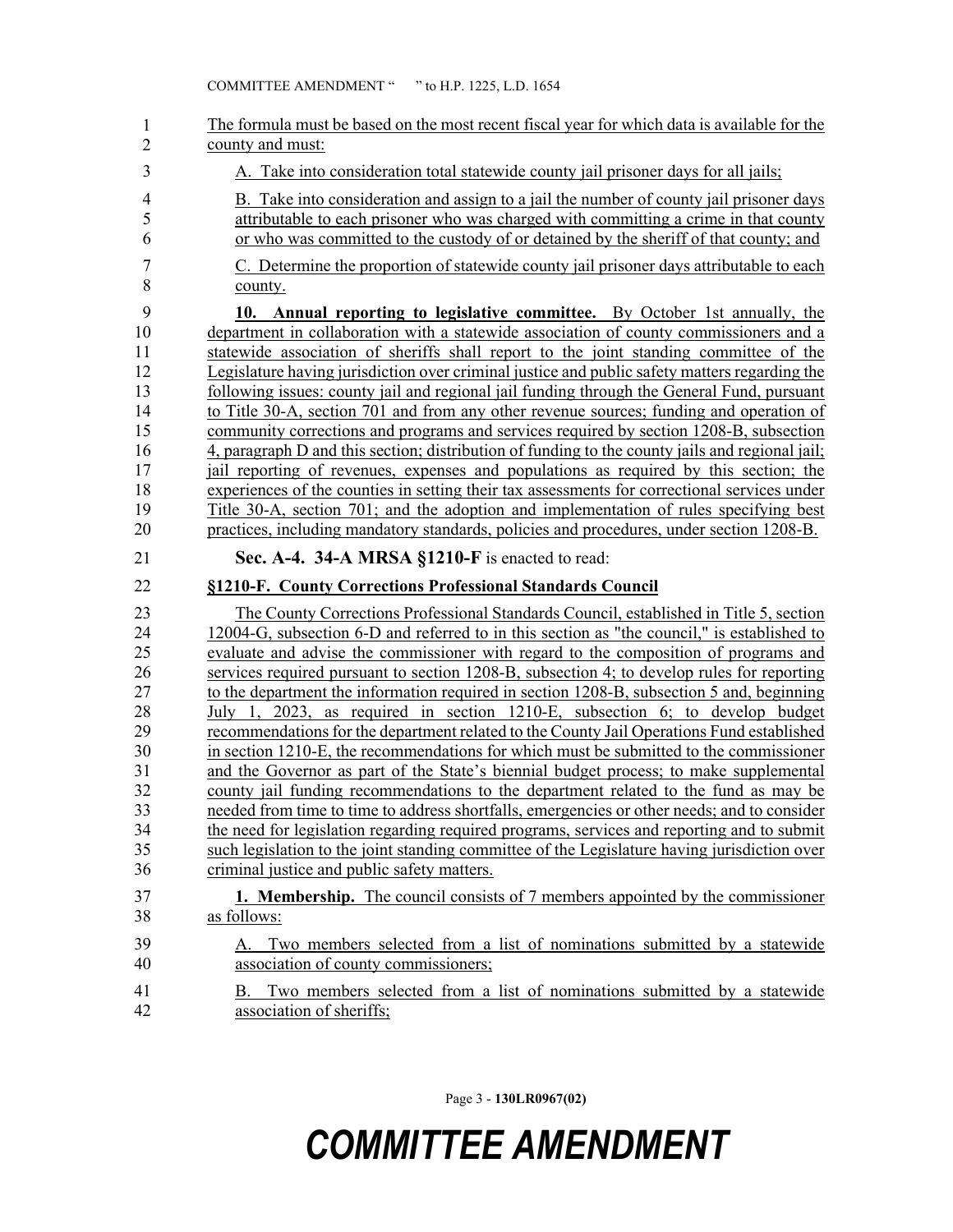| One member selected from a list of nominations submitted by a statewide<br>C.<br>association representing municipalities; and                                                         |
|---------------------------------------------------------------------------------------------------------------------------------------------------------------------------------------|
| D. Two members appointed at the commissioner's discretion.                                                                                                                            |
|                                                                                                                                                                                       |
| <b>2. Terms.</b> Council members serve for 2-year terms and until their successors have<br>been appointed. A vacancy must be filled in the same manner as the original appointment.   |
| 3. First meeting; chair. When all appointments have been made pursuant to                                                                                                             |
| subsection 1, the commissioner shall call the first meeting of the council. By a majority                                                                                             |
| vote, the council shall select a chair from the members appointed under subsection 1,                                                                                                 |
| paragraphs A and B to serve a 2-year term.                                                                                                                                            |
| 4. Standards regarding failure to report. The council shall adopt rules specifying                                                                                                    |
| standards regarding reporting data as required by section 1210-E, subsection 6 to take effect                                                                                         |
| beginning July 1, 2023 and shall adopt rules specifying standards for delaying payments to<br>jails based on failure to report.                                                       |
|                                                                                                                                                                                       |
| <b>5. Rulemaking.</b> The council shall adopt rules in accordance with this section, section                                                                                          |
| 1210-E, subsection 7 and section 1208-B, subsection 5. Rules adopted pursuant to this<br>subsection are routine technical rules as defined by Title 5, chapter 375, subchapter 2-A.   |
| Rules adopted pursuant to this subsection may not take effect before July 1, 2023.                                                                                                    |
|                                                                                                                                                                                       |
| Sec. A-5. Effective date. Those sections of this Part that repeal the Maine Revised                                                                                                   |
| Statutes, Title 34-A, section 1210-D and that enact Title 34-A, section 1210-E take effect<br>July 1, 2023.                                                                           |
|                                                                                                                                                                                       |
| <b>PART B</b>                                                                                                                                                                         |
|                                                                                                                                                                                       |
| Sec. B-1. 30-A MRSA §701, sub-§2-C, as repealed and replaced by PL 2017, c.                                                                                                           |
| 475, Pt. A, §50, is amended to read:                                                                                                                                                  |
| 2-C. Tax assessment for correctional services beginning July 1, 2015. Beginning                                                                                                       |
| July 1, 2015 2022, the counties shall annually collect no less than \$62,172,371 the base                                                                                             |
| assessment limit of \$82,110,358 from municipalities for the provision of correctional<br>services in accordance with this subsection. The In subsequent years, the counties may      |
| collect an amount that is more or less than the base assessment limit established in this                                                                                             |
| subsection, except that if the amount is increased above the base assessment limit                                                                                                    |
| established in this subsection, the additional amount each year may not exceed the base                                                                                               |
| assessment limit as adjusted by 4% or the growth limitation factor, as established in section                                                                                         |
| 706-A, subsection 3 or 4%, including any adjustments for extraordinary circumstances                                                                                                  |
| allowed under section 706-A, subsection 5, whichever is less greater. A county may not                                                                                                |
| increase its base assessment limit under this subsection if the county has not reported the                                                                                           |
| revenues, expenses and populations information required by section 1210-E, subsection 6.                                                                                              |
| If a county collects in a year an amount that is more <u>or less</u> than the base assessment limit                                                                                   |
| established for that county pursuant to this subsection, the base assessment limit in the<br>succeeding year is the amount collected in the prior year, excluding any adjustments for |
| extraordinary circumstances allowed under section 706-A, subsection 5. For the purposes                                                                                               |
| of this subsection, "correctional services" includes management services, personal services,                                                                                          |
| contractual services, commodity purchases, capital expenditures and all other costs, or                                                                                               |
| portions thereof, necessary to maintain and operate correctional services. "Correctional                                                                                              |
| services" does not include county jail debt unless there is a surplus in the account that pays<br>for correctional services at the end of the state fiscal year.                      |

COMMITTEE AMENDMENT " " to H.P. 1225, L.D. 1654

#### *COMMITTEE AMENDMENT*

Page 4 - **130LR0967(02)**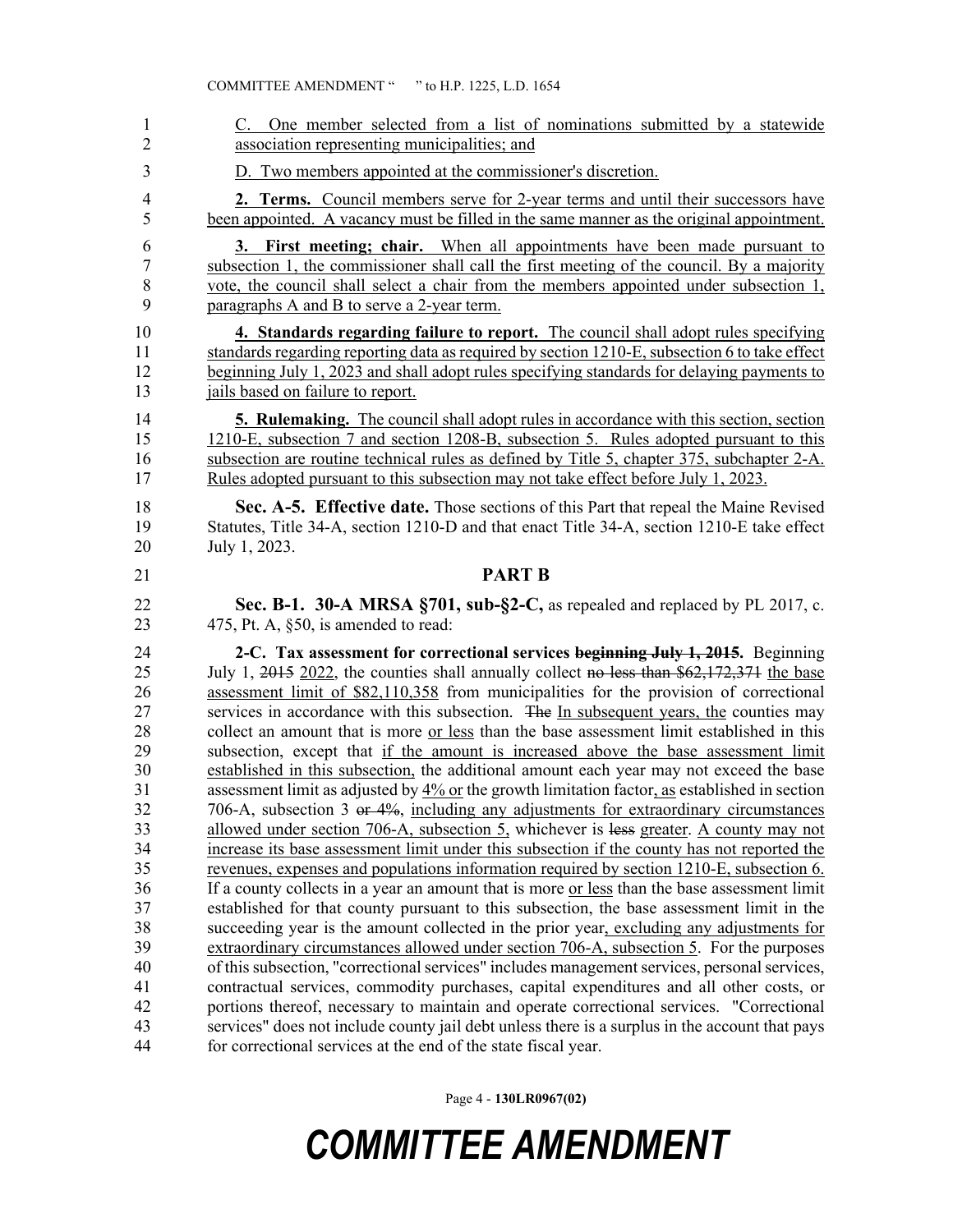| $\mathbf{1}$<br>$\overline{2}$                                                               | The assessment to municipalities within each county may not be less than exceed the base<br>assessment limit, which is:                                                                                                                                                                                                                                                                                                                                                                                                                                                                                                                                                                                                                                                                                                                                                                                                                                                                                                                                                                                                                                                                                                                                                                                                                                                                             |
|----------------------------------------------------------------------------------------------|-----------------------------------------------------------------------------------------------------------------------------------------------------------------------------------------------------------------------------------------------------------------------------------------------------------------------------------------------------------------------------------------------------------------------------------------------------------------------------------------------------------------------------------------------------------------------------------------------------------------------------------------------------------------------------------------------------------------------------------------------------------------------------------------------------------------------------------------------------------------------------------------------------------------------------------------------------------------------------------------------------------------------------------------------------------------------------------------------------------------------------------------------------------------------------------------------------------------------------------------------------------------------------------------------------------------------------------------------------------------------------------------------------|
| 3                                                                                            | A. A sum of \$4,287,340 \$5,300,000 in Androscoggin County;                                                                                                                                                                                                                                                                                                                                                                                                                                                                                                                                                                                                                                                                                                                                                                                                                                                                                                                                                                                                                                                                                                                                                                                                                                                                                                                                         |
| $\overline{4}$                                                                               | B. A sum of \$2,316,666 \$3,249,000 in Aroostook County;                                                                                                                                                                                                                                                                                                                                                                                                                                                                                                                                                                                                                                                                                                                                                                                                                                                                                                                                                                                                                                                                                                                                                                                                                                                                                                                                            |
| 5                                                                                            | C. A sum of \$11,575,602 \$15,355,672 in Cumberland County;                                                                                                                                                                                                                                                                                                                                                                                                                                                                                                                                                                                                                                                                                                                                                                                                                                                                                                                                                                                                                                                                                                                                                                                                                                                                                                                                         |
| 6                                                                                            | D. A sum of $$1,621,201$ $$2,400,000$ in Franklin County;                                                                                                                                                                                                                                                                                                                                                                                                                                                                                                                                                                                                                                                                                                                                                                                                                                                                                                                                                                                                                                                                                                                                                                                                                                                                                                                                           |
| 7                                                                                            | E. A sum of \$1,670,136 \$2,126,002 in Hancock County;                                                                                                                                                                                                                                                                                                                                                                                                                                                                                                                                                                                                                                                                                                                                                                                                                                                                                                                                                                                                                                                                                                                                                                                                                                                                                                                                              |
| 8                                                                                            | F. A sum of \$5,588,343 \$8,222,098 in Kennebec County;                                                                                                                                                                                                                                                                                                                                                                                                                                                                                                                                                                                                                                                                                                                                                                                                                                                                                                                                                                                                                                                                                                                                                                                                                                                                                                                                             |
| 9                                                                                            | G. A sum of \$3,188,700 \$4,793,893 in Knox County;                                                                                                                                                                                                                                                                                                                                                                                                                                                                                                                                                                                                                                                                                                                                                                                                                                                                                                                                                                                                                                                                                                                                                                                                                                                                                                                                                 |
| 10                                                                                           | H. A sum of \$2,657,105 \$3,141,105 in Lincoln County;                                                                                                                                                                                                                                                                                                                                                                                                                                                                                                                                                                                                                                                                                                                                                                                                                                                                                                                                                                                                                                                                                                                                                                                                                                                                                                                                              |
| 11                                                                                           | I. A sum of $$1,228,757$ $$2,400,000$ in Oxford County;                                                                                                                                                                                                                                                                                                                                                                                                                                                                                                                                                                                                                                                                                                                                                                                                                                                                                                                                                                                                                                                                                                                                                                                                                                                                                                                                             |
| 12                                                                                           | J. A sum of \$5,919,118 \$10,315,042 in Penobscot County;                                                                                                                                                                                                                                                                                                                                                                                                                                                                                                                                                                                                                                                                                                                                                                                                                                                                                                                                                                                                                                                                                                                                                                                                                                                                                                                                           |
| 13                                                                                           | K. A sum of \$878,940 \$1,486,750 in Piscataquis County;                                                                                                                                                                                                                                                                                                                                                                                                                                                                                                                                                                                                                                                                                                                                                                                                                                                                                                                                                                                                                                                                                                                                                                                                                                                                                                                                            |
| 14                                                                                           | L. A sum of $\frac{2,657,105}{2,067,105}$ in Sagadahoc County;                                                                                                                                                                                                                                                                                                                                                                                                                                                                                                                                                                                                                                                                                                                                                                                                                                                                                                                                                                                                                                                                                                                                                                                                                                                                                                                                      |
| 15                                                                                           | M. A sum of \$5,363,665 \$5,900,000 in Somerset County;                                                                                                                                                                                                                                                                                                                                                                                                                                                                                                                                                                                                                                                                                                                                                                                                                                                                                                                                                                                                                                                                                                                                                                                                                                                                                                                                             |
| 16                                                                                           | N. A sum of \$2,832,353 \$3,038,999 in Waldo County;                                                                                                                                                                                                                                                                                                                                                                                                                                                                                                                                                                                                                                                                                                                                                                                                                                                                                                                                                                                                                                                                                                                                                                                                                                                                                                                                                |
| 17                                                                                           | O. A sum of $2,000,525$ $2,120,557$ in Washington County; and                                                                                                                                                                                                                                                                                                                                                                                                                                                                                                                                                                                                                                                                                                                                                                                                                                                                                                                                                                                                                                                                                                                                                                                                                                                                                                                                       |
| 18                                                                                           | P. A sum of \$8,386,815 \$9,294,135 in York County.                                                                                                                                                                                                                                                                                                                                                                                                                                                                                                                                                                                                                                                                                                                                                                                                                                                                                                                                                                                                                                                                                                                                                                                                                                                                                                                                                 |
| 19                                                                                           | Sec. B-2. 30-A MRSA §701, sub-§2-D is enacted to read:                                                                                                                                                                                                                                                                                                                                                                                                                                                                                                                                                                                                                                                                                                                                                                                                                                                                                                                                                                                                                                                                                                                                                                                                                                                                                                                                              |
| 20<br>21<br>22<br>23<br>24<br>25<br>26<br>27<br>28<br>29<br>30<br>31<br>32<br>33<br>34<br>35 | $2-D.$<br>Requirement of legislative approval to adjust base assessment for<br><b>correctional services.</b> A county may adjust its base assessment limit under subsection<br>2-C, paragraphs A to P only with the approval of the Legislature. Beginning July 1, 2026,<br>once every 4 years a county may submit for approval by the Legislature a request to adjust<br>the base assessment limit for that county. To begin the process for legislative approval, the<br>county shall submit the information required by this subsection to the joint standing<br>committee of the Legislature having jurisdiction over criminal justice and public safety<br>matters. The joint standing committee may introduce a bill to grant approval of the<br>adjustment of the base assessment limit for the county and to amend the base assessment<br>limit set in subsection 2-C. The information that must be submitted includes the following:<br>A. The tax assessments for the current year and each of the 2 prior years;<br>B. The amount of the requested increase;<br>C. Justification for the requested increase, including, but not limited to, all cost drivers,<br>alternative cost reductions considered by the county and cost factors that limit savings,<br>such as employment contracts, medical and insurance costs, capital expenditures and<br>changes to incarceration standards; |
| 36<br>37                                                                                     | D. Copies of results of independent financial audits for the current year and each of<br>the 2 prior years;                                                                                                                                                                                                                                                                                                                                                                                                                                                                                                                                                                                                                                                                                                                                                                                                                                                                                                                                                                                                                                                                                                                                                                                                                                                                                         |

Page 5 - **130LR0967(02)**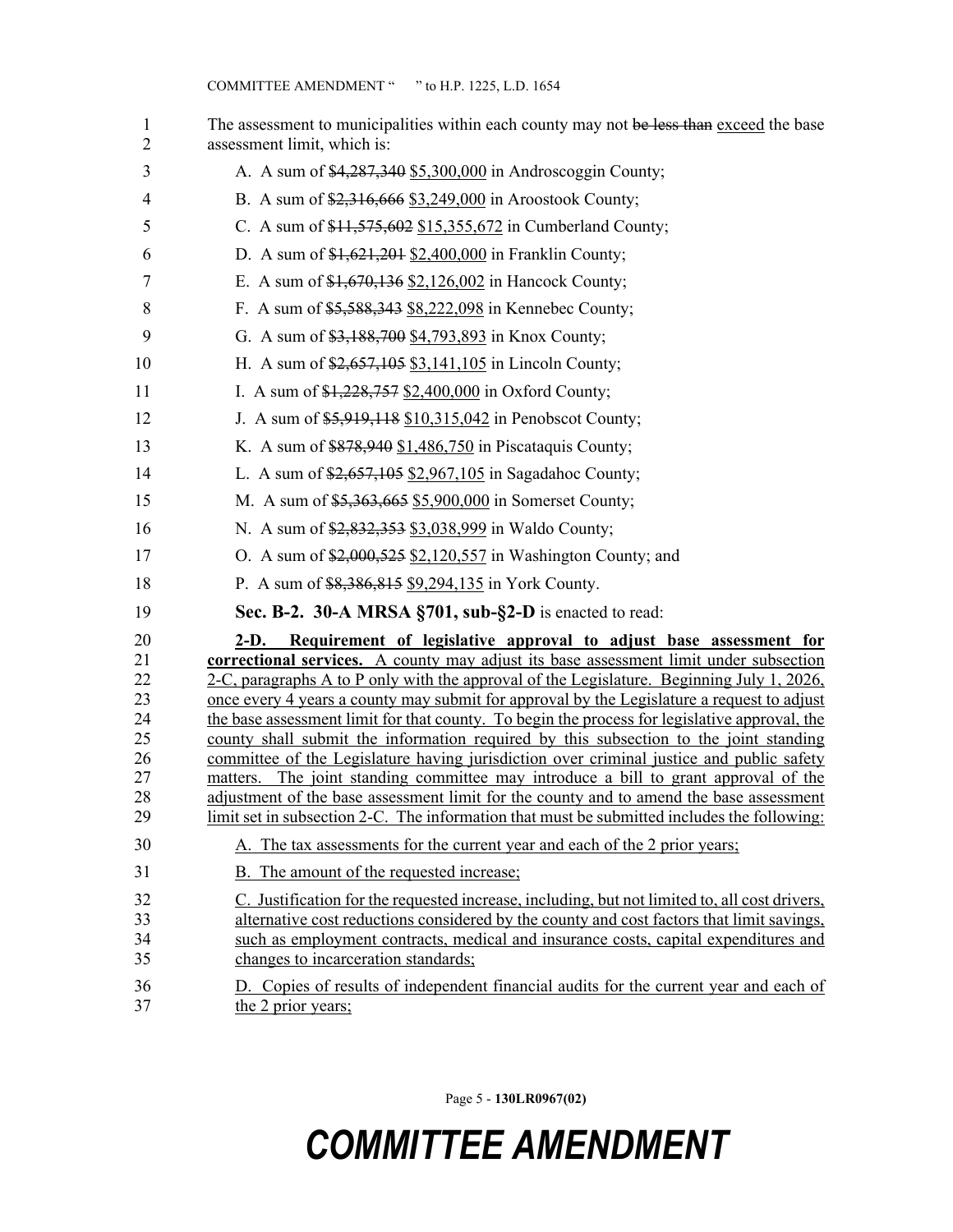| 1                                      | E. A record of the vote of the county budget committee on the request for approval of                                                                                                                                                                                                                                                                                                                                                                                                                                                                                                                                      |
|----------------------------------------|----------------------------------------------------------------------------------------------------------------------------------------------------------------------------------------------------------------------------------------------------------------------------------------------------------------------------------------------------------------------------------------------------------------------------------------------------------------------------------------------------------------------------------------------------------------------------------------------------------------------------|
| $\overline{2}$                         | the increase in the base assessment limit, including, if the vote was not unanimous, a                                                                                                                                                                                                                                                                                                                                                                                                                                                                                                                                     |
| 3                                      | record of why a member of the budget committee voted against making the request;                                                                                                                                                                                                                                                                                                                                                                                                                                                                                                                                           |
| $\overline{4}$                         | F. A record of the vote of the county commissioners on the request for approval of the                                                                                                                                                                                                                                                                                                                                                                                                                                                                                                                                     |
| 5                                      | increase in the base assessment limit, including, if the vote was not unanimous, a record                                                                                                                                                                                                                                                                                                                                                                                                                                                                                                                                  |
| 6                                      | of why a county commissioner voted against making the request; and                                                                                                                                                                                                                                                                                                                                                                                                                                                                                                                                                         |
| $\overline{7}$                         | G. Certification of approval of the request by the county commissioners.                                                                                                                                                                                                                                                                                                                                                                                                                                                                                                                                                   |
| 8                                      | Sec. B-3. Appropriation for fiscal year 2022-23. For fiscal year 2022-23, the                                                                                                                                                                                                                                                                                                                                                                                                                                                                                                                                              |
| 9                                      | Legislature shall appropriate at least \$20,342,104 in General Fund funding to the County                                                                                                                                                                                                                                                                                                                                                                                                                                                                                                                                  |
| 10                                     | Jail Operations Fund established in the Maine Revised Statutes, Title 34-A, section 1210-D.                                                                                                                                                                                                                                                                                                                                                                                                                                                                                                                                |
| 11                                     | <b>PART C</b>                                                                                                                                                                                                                                                                                                                                                                                                                                                                                                                                                                                                              |
| 12                                     | Sec. C-1. 34-A MRSA §1208-B, sub-§4 is enacted to read:                                                                                                                                                                                                                                                                                                                                                                                                                                                                                                                                                                    |
| 13<br>14<br>15<br>16<br>17<br>18<br>19 | Requirements; rulemaking by commissioner. The jails shall operate in<br>4.<br>accordance with best practices applicable to facilities of their type and size, including the<br>mandatory standards, policies and procedures established by rules adopted by the<br>commissioner under subsection 1, and with the following requirements as set forth in rules<br>adopted by the commissioner. In adopting rules under this subsection, the commissioner<br>shall consider the advisory input of the County Corrections Professional Standards Council<br>established pursuant to Title 5, section 12004-G, subsection 6-D. |
| 20                                     | A. Each jail shall participate in coordination of inmate transportation. Coordination                                                                                                                                                                                                                                                                                                                                                                                                                                                                                                                                      |
| 21                                     | of transportation may be provided by the jail at which the inmate resides, by another                                                                                                                                                                                                                                                                                                                                                                                                                                                                                                                                      |
| 22                                     | jail or correctional facility or by a person or entity working under a contract with the                                                                                                                                                                                                                                                                                                                                                                                                                                                                                                                                   |
| 23                                     | jail at which the inmate resides.                                                                                                                                                                                                                                                                                                                                                                                                                                                                                                                                                                                          |
| 24                                     | B. Each jail shall provide access to substance use disorder screening, assessment,                                                                                                                                                                                                                                                                                                                                                                                                                                                                                                                                         |
| 25                                     | medication, treatment, recovery and reentry services, including at a minimum:                                                                                                                                                                                                                                                                                                                                                                                                                                                                                                                                              |
| 26                                     | (1) Screening on intake using evidence-based tools to assess the risk of overdose                                                                                                                                                                                                                                                                                                                                                                                                                                                                                                                                          |
| 27                                     | or withdrawal and the person's history of substance use disorder and to determine                                                                                                                                                                                                                                                                                                                                                                                                                                                                                                                                          |
| 28                                     | initial treatment options;                                                                                                                                                                                                                                                                                                                                                                                                                                                                                                                                                                                                 |
| 29                                     | (2) Medically managed withdrawal treatment consistent with evidence-based                                                                                                                                                                                                                                                                                                                                                                                                                                                                                                                                                  |
| 30                                     | medical standards;                                                                                                                                                                                                                                                                                                                                                                                                                                                                                                                                                                                                         |
| 31                                     | (3) All forms of medication for addiction treatment, including at least one of each                                                                                                                                                                                                                                                                                                                                                                                                                                                                                                                                        |
| 32                                     | formulation of each United States Food and Drug Administration-approved                                                                                                                                                                                                                                                                                                                                                                                                                                                                                                                                                    |
| 33                                     | medication-assisted treatments for substance use disorder, including alcohol use                                                                                                                                                                                                                                                                                                                                                                                                                                                                                                                                           |
| 34                                     | disorder and opioid use disorder, to ensure that each person receives the particular                                                                                                                                                                                                                                                                                                                                                                                                                                                                                                                                       |
| 35                                     | formulation found to be the most effective at treating and meeting the person's                                                                                                                                                                                                                                                                                                                                                                                                                                                                                                                                            |
| 36                                     | individual needs. Medication under this subparagraph must be offered for the                                                                                                                                                                                                                                                                                                                                                                                                                                                                                                                                               |
| 37                                     | duration of the person's incarceration;                                                                                                                                                                                                                                                                                                                                                                                                                                                                                                                                                                                    |
| 38                                     | (4) Behavioral treatment options, such as group and individual counseling, and                                                                                                                                                                                                                                                                                                                                                                                                                                                                                                                                             |
| 39                                     | clinical support;                                                                                                                                                                                                                                                                                                                                                                                                                                                                                                                                                                                                          |
| 40                                     | (5) Peer support services;                                                                                                                                                                                                                                                                                                                                                                                                                                                                                                                                                                                                 |
| 41                                     | (6) Reentry planning and transitional support such as coordination with                                                                                                                                                                                                                                                                                                                                                                                                                                                                                                                                                    |
| 42                                     | community-based treatment and case management service providers and recovery                                                                                                                                                                                                                                                                                                                                                                                                                                                                                                                                               |

Page 6 - **130LR0967(02)**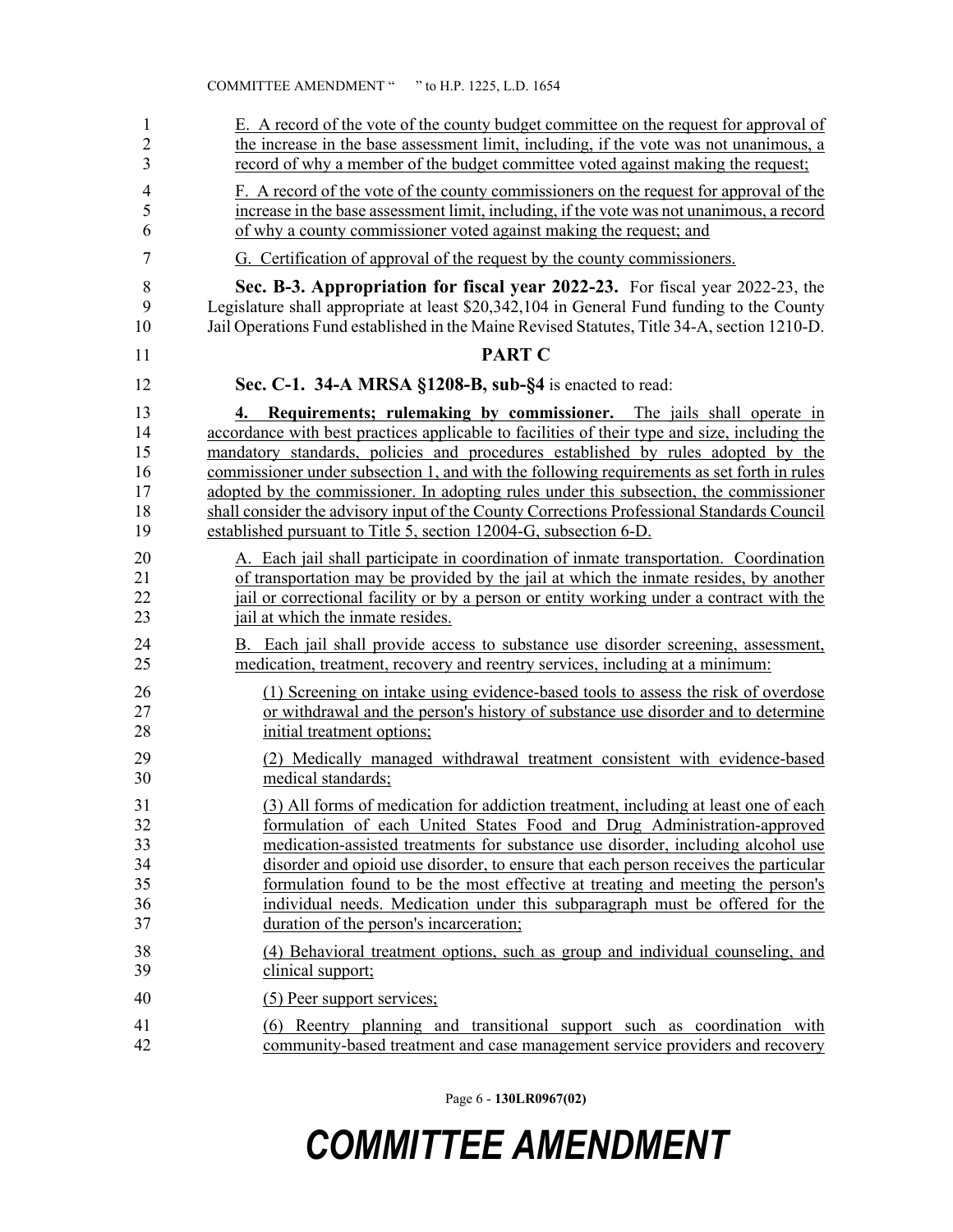| 1              | organizations to ensure reentry and continuity of care after release, including                                                                                                                                                   |
|----------------|-----------------------------------------------------------------------------------------------------------------------------------------------------------------------------------------------------------------------------------|
| $\overline{2}$ | appointments for services made prior to release; and                                                                                                                                                                              |
| 3              | (7) Assistance in obtaining health insurance prior to release.                                                                                                                                                                    |
| 4              | Substance use disorder services required by this paragraph may be provided at the jail                                                                                                                                            |
| 5              | at which the person resides or at another jail or correctional facility or by a service                                                                                                                                           |
| 6              | provider or entity working under a contract with the jail at which the person resides.                                                                                                                                            |
| 7              | C. Each jail shall provide mental health treatment, including at a minimum providing                                                                                                                                              |
| $\,$ $\,$      | a licensed clinician or licensed professional organization that will be available to assist                                                                                                                                       |
| 9              | an inmate who is a person receiving mental health treatment. Mental health treatment                                                                                                                                              |
| 10             | required by this paragraph may be provided at the jail at which the person resides or at                                                                                                                                          |
| 11             | another jail or correctional facility or by a service provider or entity working under a                                                                                                                                          |
| 12             | contract with the jail at which the person resides.                                                                                                                                                                               |
| 13<br>14<br>15 | Each jail shall provide community programs and services as required by this<br>D.<br>subchapter, including at a minimum pretrial or conditional release, alternative<br>sentencing or housing programs and electronic monitoring. |
| 16             | E. Each jail shall provide initial and ongoing training and technical assistance for                                                                                                                                              |
| 17             | facility staff and health care practitioners on screening, assessment, medication and                                                                                                                                             |
| 18             | treatment protocols for substance use disorder.                                                                                                                                                                                   |
| 19             | Sec. C-2. 34-A MRSA §1208-B, sub-§5 is enacted to read:                                                                                                                                                                           |
| 20             | <b>5. Requirements; rulemaking by the council.</b> The jails shall operate in accordance                                                                                                                                          |
| 21             | with rules adopted pursuant to this subsection. The County Corrections Professional                                                                                                                                               |
| 22             | Standards Council, established pursuant to Title 5, section 12004-G, subsection 6-D, shall                                                                                                                                        |
| 23             | adopt rules governing the collection and reporting of data by jails as necessary to implement                                                                                                                                     |
| 24             | this section. The rules may consider the cost impacts of policy decisions by jails and the                                                                                                                                        |
| 25             | State, best practices for the operation of jails, the cost-effective delivery of services by jails,                                                                                                                               |
| 26             | program participation, categories of inmates and reasons for detention or incarceration. In                                                                                                                                       |
| 27             | adopting data collection rules, the council shall at minimum require jails to report the                                                                                                                                          |
| 28             | following data:                                                                                                                                                                                                                   |
| 29             | A. The revenues and expenses associated with operating the jail;                                                                                                                                                                  |
| 30             | B. The population of persons detained or committed to the custody of the sheriff. The                                                                                                                                             |
| 31             | rules must require population reporting on a daily basis and must provide data to the                                                                                                                                             |
| 32             | department on actual daily population of persons who are detained or incarcerated and                                                                                                                                             |
| 33             | persons on all forms of community release. Population data must be reported in the                                                                                                                                                |
| 34             | format required by the rule; and                                                                                                                                                                                                  |
| 35             | C. The funds used for programs and services as required by section 1208-B, subsection                                                                                                                                             |
| 36             | 4, paragraph B.                                                                                                                                                                                                                   |
| 37             | The council shall establish the rules, definitions and reporting requirements for a                                                                                                                                               |
| 38             | centralized data system for county jails.                                                                                                                                                                                         |
| 39             | Sec. C-3. Rules and standards. Pending adoption of rules or standards as                                                                                                                                                          |
| 40             | authorized in section 1 of this Part, jails shall continue to follow standards duly adopted                                                                                                                                       |
| 41             | under the Maine Revised Statutes, Title 34-A, section 1208-B except as may be expressly                                                                                                                                           |
| 42             | set forth in this Act.                                                                                                                                                                                                            |

Page 7 - **130LR0967(02)**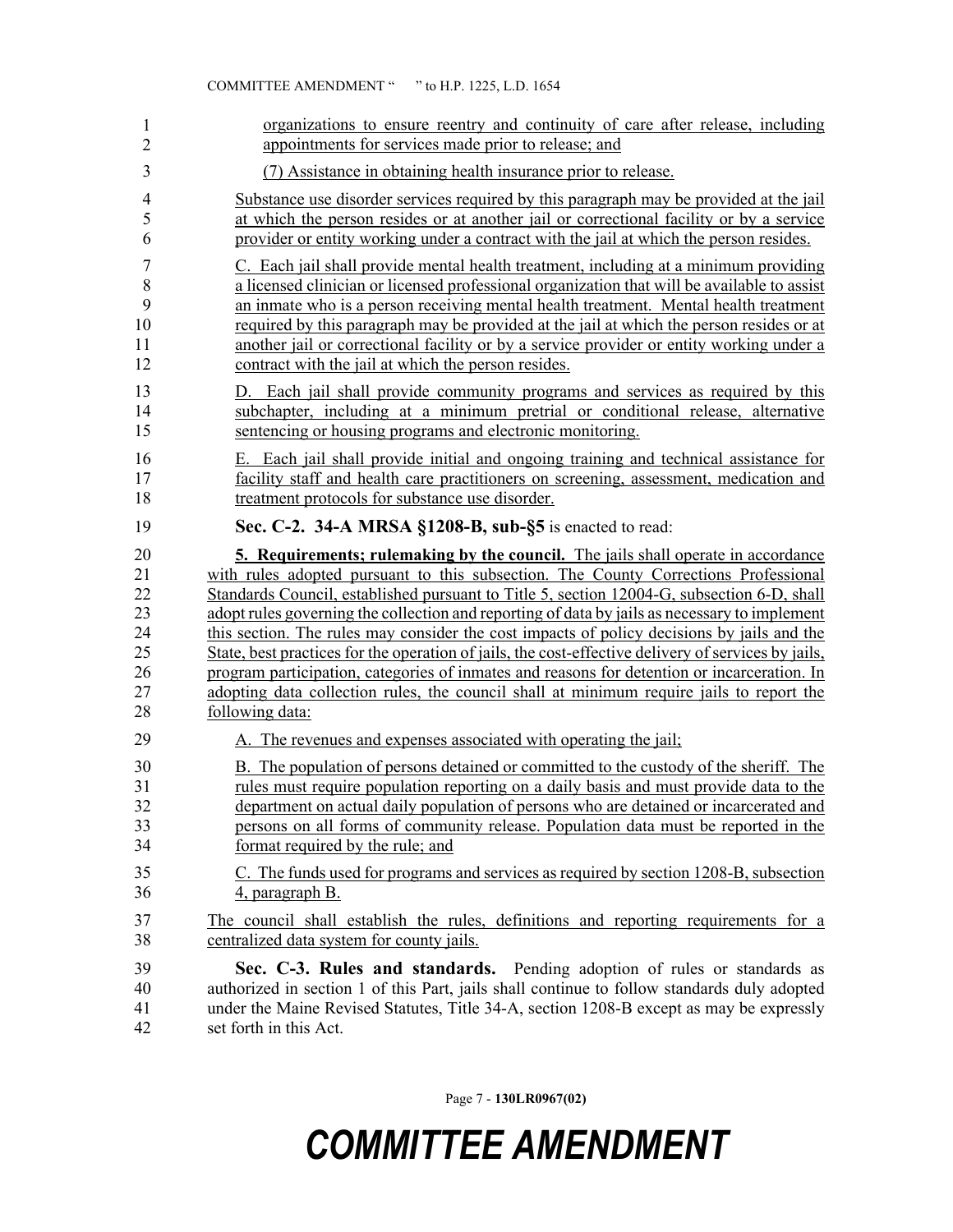| 1  | <b>PART D</b>                                                                              |
|----|--------------------------------------------------------------------------------------------|
| 2  | Sec. D-1. 17-A MRSA §1757, sub-§1, ¶C, as enacted by PL 2019, c. 113, Pt. A,               |
| 3  | §2, is amended to read:                                                                    |
| 4  | C. The surcharge for the County Jail Operations Fund authorized under Title 34-A,          |
| 5  | section $1210 - D$ 1210-E, subsection $58$ .                                               |
| 6  | <b>Sec. D-2. 30-A MRSA §1557-B, sub-§3, as enacted by PL 2015, c. 335, §16, is</b>         |
| 7  | amended to read:                                                                           |
| 8  | 3. Reimbursement. Reimbursement for the support of a prisoner who is transferred           |
| 9  | by a sending jail to a receiving jail or the Department of Corrections is subject to the   |
| 10 | provisions of this subsection.                                                             |
| 11 | A. During a state fiscal year in which at least \$12,202,104 the funding required by       |
| 12 | Title 34-A, section 1210-E, subsection 2 has been appropriated to the County Jail          |
| 13 | Operations Fund and disbursements have been made equal to that amount to the               |
| 14 | counties as required by Title 34-A, section 4210-D 1210-E, subsection 5, the receiving     |
| 15 | jail or the department may not charge the sending jail a per diem rate for the transferred |
| 16 | prisoner.                                                                                  |
| 17 | B. During a state fiscal year in which less than $$12,202,104$ the funding required by     |
| 18 | Title 34-A, section 1210-E, subsection 2 has been appropriated to the County Jail          |
| 19 | Operations Fund or disbursements have not been made equal to that amount to the            |
| 20 | counties as required by Title 34-A, section 1210-D 1210-E, subsection 5, the following     |
| 21 | provisions apply:                                                                          |
| 22 | (1) The receiving jail may charge the sending jail a per diem rate for the transferred     |
| 23 | prisoner;                                                                                  |
| 24 | (2) The rate charged by the receiving jail must equal the per-diem per prisoner            |
| 25 | amount calculated by the department in making the disbursement to the counties             |
| 26 | under Title 34-A, section 1210-D, subsection 4 1210-E, subsection 9; and                   |
| 27 | (3) The department may charge the sending jail an amount that has been negotiated          |
| 28 | between the department and the jail that does not exceed \$108 per diem per                |
| 29 | prisoner.                                                                                  |
| 30 | C. The sending jail shall reimburse the receiving jail or the department for any costs     |
| 31 | incurred in the provision of extraordinary medical or surgical treatment for conditions    |
| 32 | of the prisoner that existed prior to transfer.                                            |
| 33 | D. Payment amounts provided for in this subsection may be adjusted or dispensed with       |
| 34 | upon terms mutually agreeable to the sheriff of the sending jail and the sheriff of the    |
| 35 | receiving jail or the department.                                                          |
| 36 | <b>Sec. D-3. 34-A MRSA §1208-B, sub-§1, ¶B, as corrected by RR 2019, c. 2, Pt.</b>         |
| 37 | A, §32, is amended to read:                                                                |
| 38 | B. In administering and distributing funding to the jails pursuant to section 1210-D,      |
| 39 | subsection 4 1210-E, subsection 5, the commissioner shall:                                 |
| 40 | (1) Require reporting of data that indicates average daily population of prisoners,        |
| 41 | that excludes federal prisoners, that indicates sending and receiving jails for            |

Page 8 - **130LR0967(02)**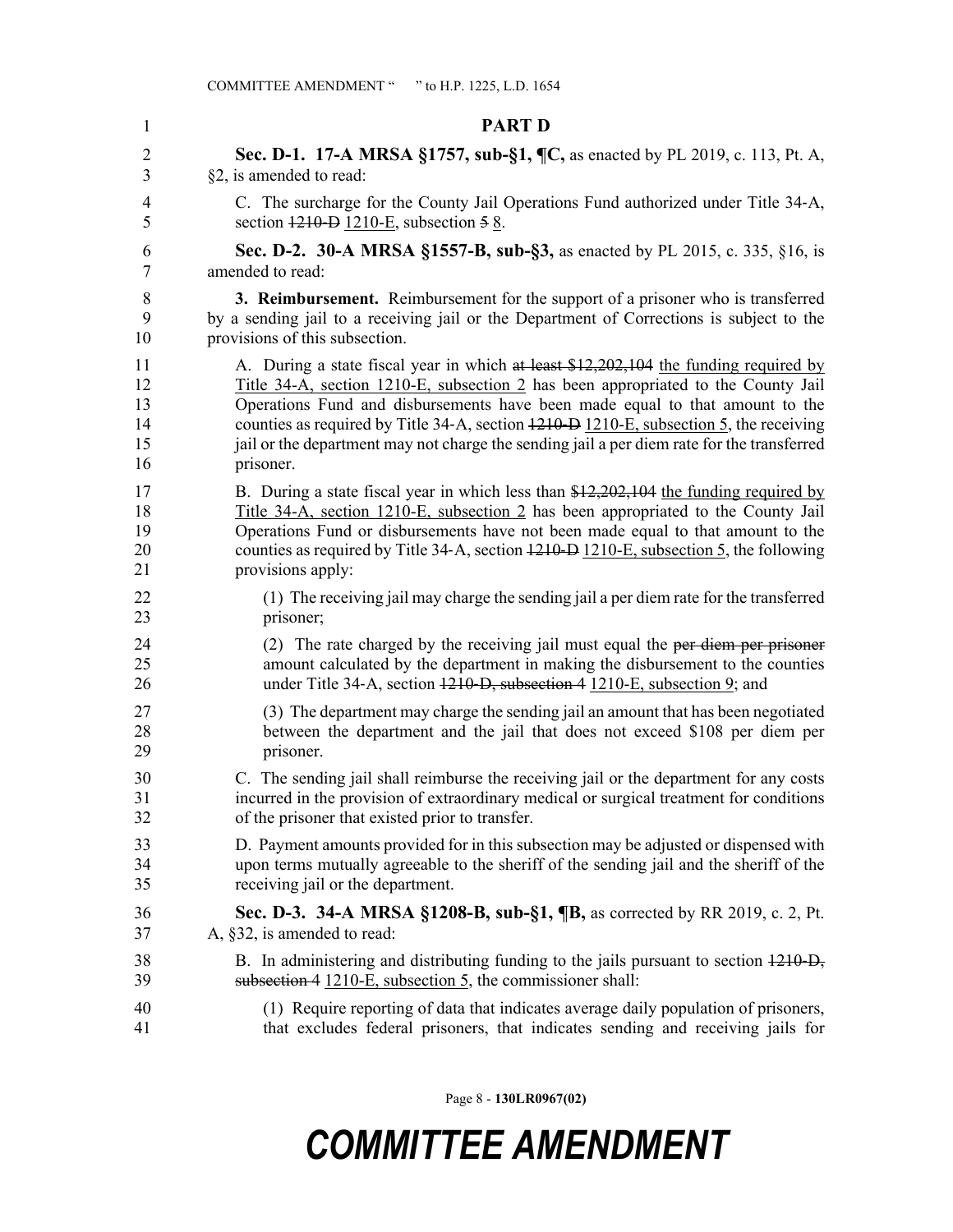transferred prisoners and that is useful in calculating the distributions to the counties pursuant to section 1210–D, subsection 4 1210–E, subsection 9; and 3 (2) Consider the performance of each jail in meeting the standards established 4 pursuant to this section. The commissioner shall work with the jails to assist them 5 in achieving compliance with the standards. The commissioner shall enforce the 6 standards by imposition of monetary penalties upon a county for noncompliance 7 by the county jail or regional jail. A monetary penalty imposed under this 8 subsection subparagraph may not in any fiscal year exceed the County Jail 9 Operations Fund distribution payable to a county for a fiscal year pursuant to 10 section 1210–D, subsection 4 1210–E, subsection 5. 11 **Sec. D-4. 34-A MRSA §1402, sub-§12,** as enacted by PL 2015, c. 335, §24, is 12 amended to read: 13 **12. County and regional jails.** The commissioner shall receive, administer and 14 distribute to the county and regional jails funding provided through the General Fund, 15 Other Special Revenue Funds and any federal and grant funds in accordance with section 16 1210–D 1210–E and Title 30-A, section 1659-A. The department shall make distributions 17 as required by section 1210–D 1210–E, subsection 5 to each jail on a quarterly basis and as 18 may be adjusted pursuant to section 1208‑B, subsection 1, paragraph B. 19 **Sec. D-5. 34-A MRSA §1402, sub-§13,** as enacted by PL 2015, c. 335, §24, is 20 amended to read: 21 **13. Report on jails.** Beginning January 15, 2016 October 1, 2023 and annually 22 thereafter, the department, in collaboration with a statewide association of sheriffs and a 23 statewide association of county commissioners, shall submit a report to the joint standing 24 committee of the Legislature having jurisdiction over criminal justice and public safety 25 matters on the mandatory standards, policies and procedures for jails adopted pursuant to 26 section 1208‑B and the status of funding for the jails from the County Jail Operations Fund 27 established in section 1210‑D 1210-E, subsection 2, county taxes and other sources. The 28 department and representatives of the associations shall conduct a review of the funding 29 provided to county and regional jails pursuant to subsection 12 and section  $1210 - D$  1210– 30 E, subsection 5 and the distribution formula established by the department pursuant to 31 section 1210‑D, subsection 4 1210-E, subsection 9. If the department and the associations 32 find that changes are needed to the distribution method or procedures or the level of General 33 Fund support, the department shall report that finding to the joint standing committee of 34 the Legislature having jurisdiction over criminal justice and public safety matters and shall 35 recommend changes in the formula determined pursuant to section 1210‑D, subsection 4 36 1210-E, subsection 9 and the level of General Fund support. After reviewing the report, the 37 joint standing committee is authorized to submit legislation to address issues raised by the 38 report and to improve the funding and operation of the jails. 39 **Sec. D-6. 34-A MRSA §3063-C, sub-§3,** as enacted by PL 2015, c. 335, §28, is 40 amended to read: 41 **3. Reimbursement.** By agreement between the commissioner and the sheriff of the 1 2

42 receiving jail pursuant to this section, the department shall pay directly to the jail 43 reimbursement in accordance with this subsection.

Page 9 - **130LR0967(02)**